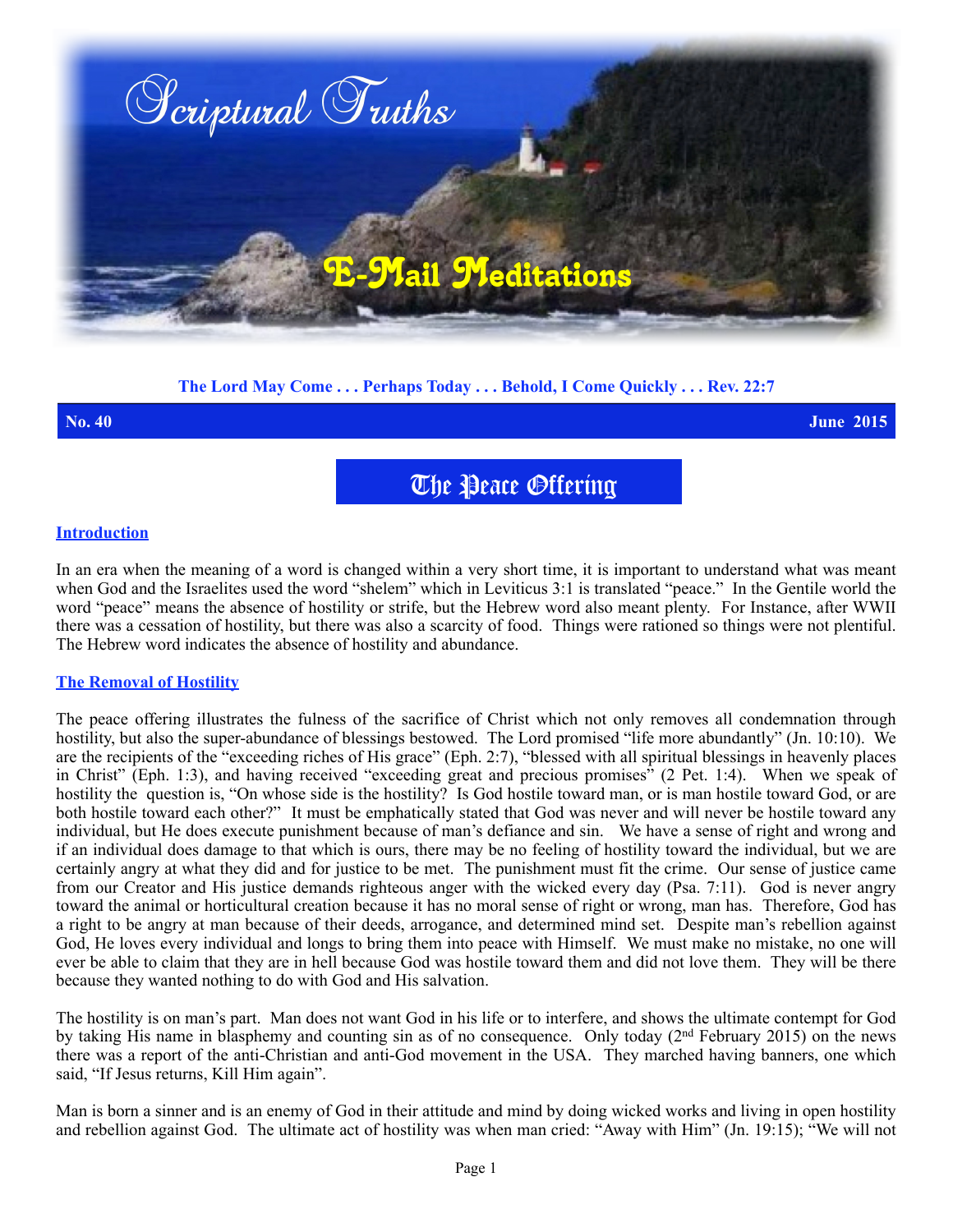have this man to reign over us" (Lk. 19:14); and crucified Him. The tragic reality is that the rejection of Christ by any individual is such as one standing with the throng and also crying: "Away with Him". That is hostility!

When an individual rejects God's offer of salvation provided by the suffering of the Lord on the cross of Calvary, then he must suffer the consequences. This rejection is an act of impudent boldness and determined disobedience which God will, in perfect righteousness, bring His judgment upon such an individual. That judgment for an unsaved individual commences at the moment of death, resulting in banishment from God, never again to have an opportunity to have peace with God, and cast into Hell for all eternity. Foolish is the individual who thinks he/she can mock God and not suffer the consequences. The fact is that every individual we see, hear, or know of, every individual who has ever lived, is living, or will live, faces eternity after this earthly sojourn. If an individual neglects God's salvation then there is no alternative but Hell and the Lake of fire for all eternity. That is their own choice.

### **The Fulness of The Peace God Gives**

God offers the blessedness of being brought back into fellowship with God and having peace with God through the substitutionary sufferings of the Lord at Calvary. This is God's open offer and pledge to all humanity.

- a) "And came and preached peace to you which were afar off, and to them that were nigh" (Eph. 2:17)
- b) "Therefore being justified by faith, we have peace with God through our Lord Jesus Christ" (Rom. 5:1)

Oh the wonder of this truth. Man can be justified by the court of Heaven and have peace of heart and mind, never again to wonder if they have done enough to merit God's salvation, never again to know the cold sweat of anxiety concerning where they are going for all eternity, never again deceiving themselves in thinking they die like an animal and there is no hereafter. From the moment of salvation the record of all guiltiness of rebellion is forever gone, all through the fulness of the sacrifice of Christ who made peace by the blood of His cross (Col. 1:20).

#### **God's Command**

God's command is that all men everywhere are to repent: "God . . . commandeth all men every where to repent" (Acts 17:30), but He has not made man robots to simply respond to His decrees. Man was made in the image of God, and being made in His image and likeness he, like God, was given a free will. Adam did not have to take the fruit. It was a choice and God calls it disobedience (Rom. 5:19). God gives the glorious opportunity to man: "Acquaint now thyself with him, and be at peace" (Job 22:21). This is a choice the individual must make, to obey or disobey, to acquaint themselves with God or stay in the state of rebellion. If the individual desires to reject the proffering of God and choose to live in disobedience, then the scriptures are plain. The individual who lives never accepting the peace God has provided through Christ, then that individual will die under the condemnation and judgment of God. The choice to be made is obedience or disobedience, live in a state of peace with God or hostility against God. The Lord will come to such (using the verses in this context) "In flaming fire taking vengeance on them that know not God, and that obey not the gospel of our Lord Jesus Christ" (2 Thess. 1:8). It is a warning to obey as reinforced again: "What shall the end be of them that obey not the gospel of God?" (1 Pet. 4:17).

#### **Peace Means Plenty**

One of the ploys of Satan in Eden was to imply that God is holding back on full happiness. Just as Adam and Eve fell for this lie, there are many today who think that if they become a Christian, accept the peace God gives, then life will be a bore. The reality is, God and His salvation is not boring, but despite the sorrows of life that are common to all, the individual who has the peace of God and lives in its reality, knows a contentment all the pleasures in the world can never give. It was only after man sinned and lost his work as a gentleman farmer that he sought ways to give life meaning. Satan was saying to man "You do not need God for excitement, you can build a city (Gen. 4:17); have multiple wives (Gen. 4:19); be a herdsman (Gen. 4:20); enjoy the fine arts of music and poetry (Gen. 4:21, 23-24); and be a sculpture of beautiful things (Gen. 4:22). Man soon discovered that all the world can give can never give peace to the conscience.

How rich is God's salvation? There is not a stingy iota in God, for God is love, and when He gives it is in abundance. Perhaps the best known verse in the Bible examples the fulness of God's love in giving, warning, and enlightening, is John 3:16-18

"**For God so loved the world, that he gave his only begotten Son, that whosoever believeth in him should not perish, but have everlasting life. For God sent not his Son into the world to condemn the world; but that the world through him might be saved. He that believeth on him is not condemned: but he that believeth not is condemned already, because he hath not believed in the name of the only begotten Son of God."**